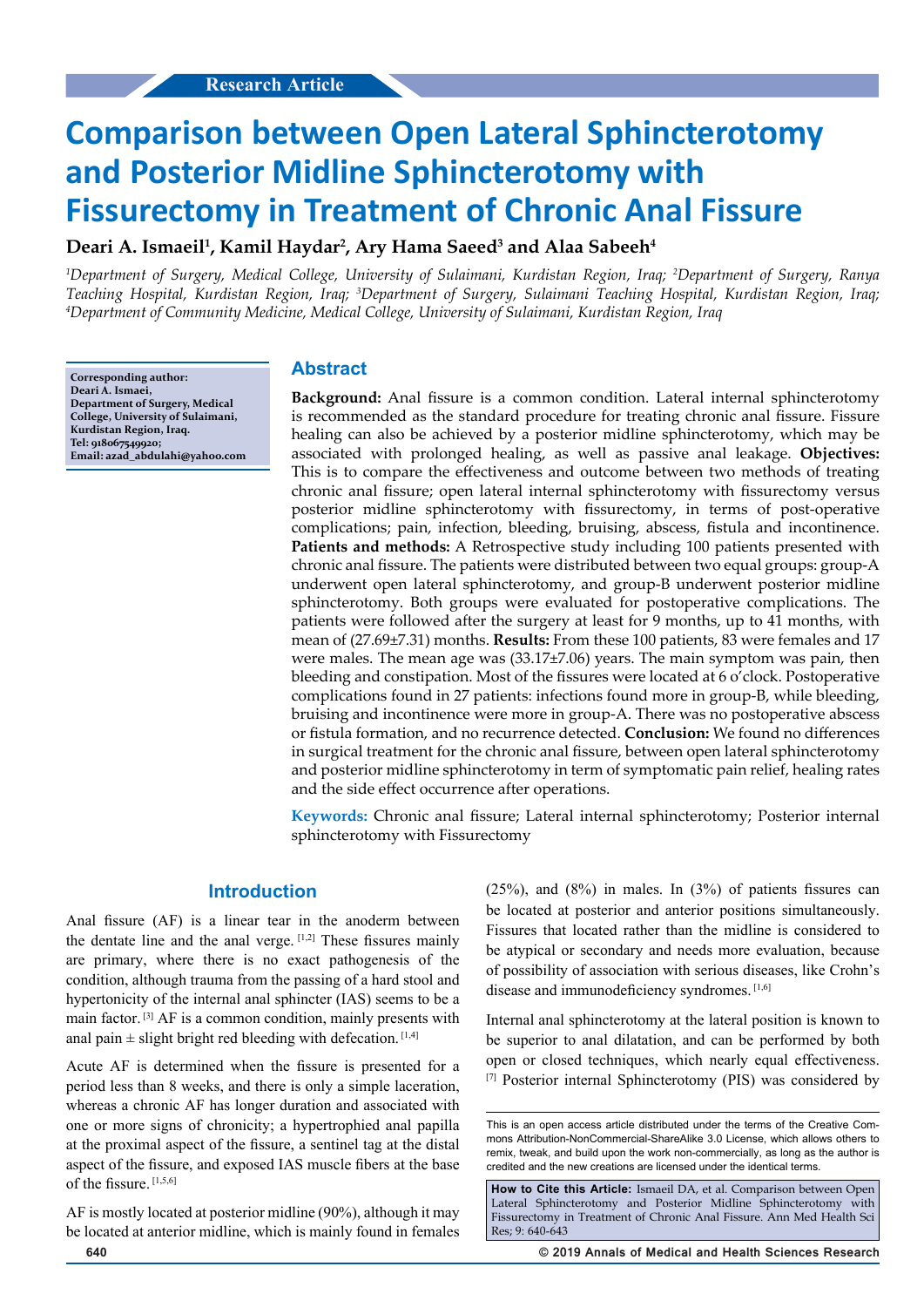Eisenhammer in 1951 as a midline posterior incision through the fissure. [8] The purpose of sphincterotomy was to divide the hypertonic portion of the IAS muscle to reduce anal tone and facilitate healing of the fissure. [9]

Unlike Lateral internal sphincterotomy (LIS), the PAS can be managed through the same incision instead of creating a new one [10], but the disadvantage of this procedure was prolonged time of the healing and leakage of faecal material due to keyhole gutter deformity. However PIS may be indicated if there is an associated intersphincteric fistula-in-ano, but it still can be considered as an alternative treatment for the management of chronic AF. [10]

LIS is now recommended as the standard procedure for treating chronic AF, [11] because it is safe, effective and reproducible technique, [12,13] and multiple, well-designed studies have concluded that there are no significant differences in outcomes between properly performed open and closed surgical sphincterotomies. <sup>[6]</sup> In LIS, the IAS is divided away from the fissure itself, either in the right or the left lateral positions, and can be done by using an open or a closed method, under local, regional or general anaesthesia, and with the patient in the lithotomy or prone jack-knife position.<sup>[14]</sup>

Sphincterotomy may be performed with fissurectomy, which involves excision of the fibrotic fissure to make a fresh surgical wound to allows a stable wound healing. [10] Different proceduresare used in treating AF; a meta-analysis study found that more data are needed to assess the effectiveness of these different procedures. [15]

Early complications of sphincterotomy include bleeding, haematoma, bruising, perianal abscess and fistula, and the most important complication is incontinence, which may be of a variable degree and severity, which may affect up to 30% of patients, especially in women, who have weaker, shorter sphincter complexes and in whom there may already compromise sphincter caused by childbirth. [14]

#### **Aim of this study**

This to compare the effectiveness and outcome between two surgical methods in treating chronic AF, in terms of postoperative complications; pain, infection, bleeding, bruising, abscess, fistula, incontinence, and recurrence rate.

#### **Patients and Methods**

A Retrospective study that was started on 1st of September 2015 and end on 5th of November 2017; in Sulaimani teaching hospital and Ranya General Hospital. The study was conducted on 100 patients with chronic anal fissure. Chronicity was defined by a history of pain lasting more than 2 months and was physically confirmed by the presence of a sentinel pile at the distal margin of the fissure. Demographic data (age, gender, and residency) and body mass index (BMI) were recorded.

Patients with co-morbid diseases, multiple and secondary fissures and fissures with associated local pathologies such as haemorrhoids were excluded from the study. The patients were operated by two teams. The operations were performed under

spinal anesthesia technique with the patient in the Lithotomy position, using the conventional diathermy, in the coagulation mode. Patients were discharged within 6 hours later, after ensuring that there was no urine retention. Paracetamol ampule 600 mg intravenous injections were given before discharge on patient demand. Postoperatively the patients covered with antibiotics; a combination of Ciprofloxacin 500 mg and Ornidazole 500 mg, for (5- 7 days).

The patients were followed up in the outpatient clinic at the end of the first, second, and fourth postoperative weeks. Furthermore, patients followed up subsequently at least for 6-9 months by telephone for the following: relief of pain, fissure healing, complication, and recurrence.

#### **The procedures**

**Group-A:** Included 50 patients who were subjected to open LIS with fissurectomy. Five mm incision was done starting from the left side of the anal canal into the perianal skin through the intersphincteric groove. The lateral side of the IAS was dissected and a segment was withdrawn to outside using artery forces, and then divided completely with electro diathermy. The wound was left open, then the fissure and the sentinel piles were excised. The area was pressed for approximately 5 minutes, gauze lubricated with medicated petrolatum gel and lignocaine ointment was placed over the cut area and a perianal pad was applied.

**Group-B:** Included 50 patients who were subjected to PIS. Excision of the fissure was done with sentinel skin tags with electro diathermy. A segment of the posterior part of IAS was withdrawn to outside using artery forces and then divided completely with electro diathermy, then the wound closed using 3/0 vicryle suture material, and then a perianal pad was applied.

## **Statistical analysis**

The data were entered into excel sheet then after cleaning of the data were transferred to Statistical Package of Social Sciences (SPSS) program version 21 for analysis. frequencies and descriptive of data were calculated. We used Chi - Square to determine association between qualitative variables. P- value equal or less than 0.05 were regarded statistically significant.

## **Results**

One hundred patients with chronic AF were studied. There were 83 females and 17 males. The mean age and standard deviations were  $(33.17\pm7.06)$  years, ranging from 18 to 54 years. Most of the female patients (69) were multipara (83%), and most of them (56) had a history of previous caesarian section (67.46%).

The main symptom was pain which was found in all patients, then bleeding in 91 patients, then constipation in 81 patients Table 1. In 78 patients the fissures located at 6 o'clock, in 18 patients located at both 6 and 12 o'clock, while only 4 patients had fissures at 12 o'clock only [Table 2]. Postoperative complications found in 27 patients: infection: 20, bleeding: 7, bruising: 6 and incontinence of faeces: 1. Abscess, fistula, and recurrence were not found.

In general, there were no significant differences in percentages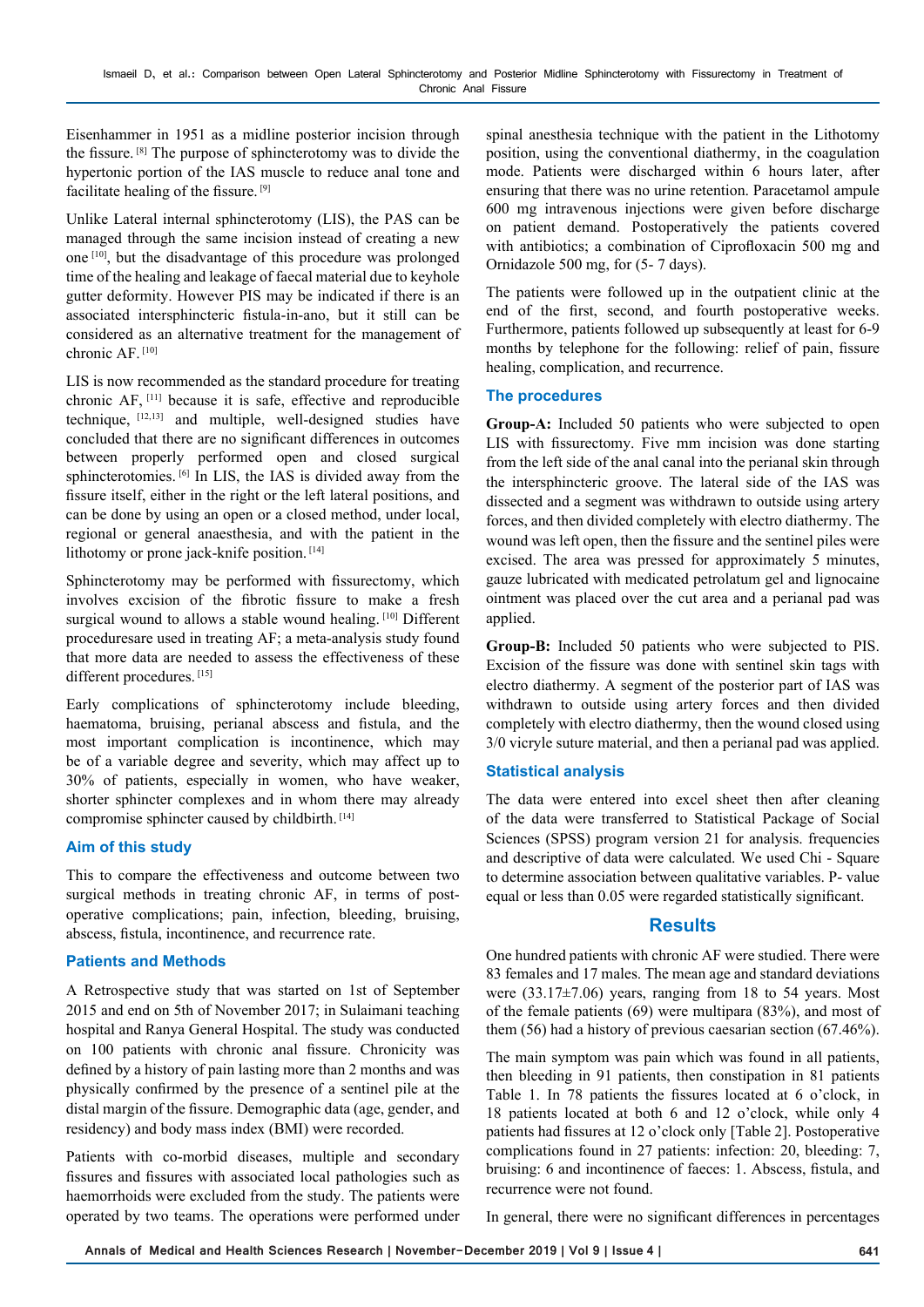of the complications related to the parity or BMI, as shown in Table 3.

In comparison between the 2 groups; postoperative infections found more in group-B (PIS) with significant P-value (0.012), while bleeding, bruising and incontinence were more in group-A (LIS) with significant P-value of bleeding (0.006) and bruising (0.013) Table 4.

The patients were followed after the surgery at least for 9 months, up to 41 months, with mean of  $(27.69\pm7.31)$  months. There was no postoperative abscess or fistula formation, and no recurrence detected in both groups during the period of the follow-up.

| Table 1: Distribution of the presentation symptoms. |           |         |  |  |
|-----------------------------------------------------|-----------|---------|--|--|
| <b>Presentation</b>                                 | Frequency | Percent |  |  |
| Pain & Bleeding                                     | 19        | 19      |  |  |
| Pain & Constipation                                 | 9         | 9       |  |  |
| Pain with Bleeding & Constipation                   | 72        | 72      |  |  |
| Total                                               | 100       | 100     |  |  |

| Table 2: Distribution of locations of the anal fissures. |           |         |  |  |
|----------------------------------------------------------|-----------|---------|--|--|
| Site of the fissure                                      | Frequency | Percent |  |  |
| 6 O'clock                                                | 78        | 78.0    |  |  |
| 12 O'clock                                               |           | 4.0     |  |  |
| $6 + 12$ O'clock                                         | 18        | 18 O    |  |  |
| Total                                                    | 100       | 100 O   |  |  |

| Table 3: Distribution of association between postoperative com-<br>plications with parity and BMI. |       |                                           |              |          |  |  |
|----------------------------------------------------------------------------------------------------|-------|-------------------------------------------|--------------|----------|--|--|
| <b>Parity</b>                                                                                      | Nο    | <b>Post-operative Complication</b><br>Yes | <b>Total</b> | P- value |  |  |
| Monopara                                                                                           | 7     | 3                                         | 10           |          |  |  |
|                                                                                                    | 70.0% | 30.0%                                     | 100.0%       |          |  |  |
| Multipara                                                                                          | 48    | 21                                        | 69           |          |  |  |
|                                                                                                    | 69.6% | 30.4%                                     | 100.0%       |          |  |  |
| Nullipara                                                                                          | 3     | 1                                         | 4            |          |  |  |
|                                                                                                    | 75.0% | 25.0%                                     | 100.0%       |          |  |  |
| Total                                                                                              | 58    | 25                                        | 83           | 0.974    |  |  |
|                                                                                                    | 69.9% | 30.1%                                     | 100.0%       |          |  |  |
| Underweight                                                                                        | 1     | 1                                         | 2            |          |  |  |
|                                                                                                    | 50.0% | 50.0%                                     | 100.0%       |          |  |  |
| Normal Weight                                                                                      | 27    | 8                                         | 35           |          |  |  |
|                                                                                                    | 77.1% | 22.9%                                     | 100.0%       |          |  |  |
| Over Weight                                                                                        | 35    | 15                                        | 50           |          |  |  |
|                                                                                                    | 70.0% | 30.0%                                     | 100.0%       |          |  |  |
| Obese                                                                                              | 10    | 3                                         | 13           |          |  |  |
|                                                                                                    | 76.9% | 23.1%                                     | 100.0%       | 0 76     |  |  |
| Total                                                                                              | 73    | 27                                        | 100          |          |  |  |
|                                                                                                    | 73%   | 27%                                       | 100%         |          |  |  |

| Table 4: Distribution of comparison of post-operative complica-<br>tions between the 2 groups. |           |                 |                 |               |  |  |
|------------------------------------------------------------------------------------------------|-----------|-----------------|-----------------|---------------|--|--|
|                                                                                                | Infection | <b>Bleeding</b> | <b>Bruising</b> | Incontinence  |  |  |
| Group-A                                                                                        | 5         |                 | 6               |               |  |  |
| <b>LIS</b>                                                                                     | 10%       | 14%             | 12%             | 2%            |  |  |
| Group-B<br><b>PIS</b>                                                                          | 15        | ŋ               | ŋ               | Ω             |  |  |
|                                                                                                | 30%       | $0\%$           | $0\%$           | $\frac{0}{0}$ |  |  |
| P-value                                                                                        | 0.012     | 0.006           | 0.013           | 0.315         |  |  |

# **Discussion**

AF is a common painful anal problem worldwide; causing pain during and after defecation, and associated with bleeding per rectum. [16] AF is affects young-middle aged peoples. In our study, AF was more in females; with female to male ratio (4:1). This goes with the study done by Anandaravi and Ramaswami, who found female to male ratio of  $(2:1)$ . [17] The mean age of our patients was  $(33.17\pm7.06)$  years, and it corresponds well with other study done by Abdul Sattar Memon and his colleagues in India that report a mean age ranging from 30 to 45 years. [10] Most of the female patients were multipara (83%), which prove the effect of childbirth trauma on IAS. [18]

In this study, 78% of the patients had midline posterior located AF, this is not against most often observed AF at the posterior part of the anal canal, although in case of females an anteriorly placed fissure is also common. [19]

For PIS, in our study we didn't report any case of incontinence, although fissurectomy and PIS in other studies showed that a few patients developed transient postoperative incontinence. [10]

In our study we found that postoperative bleeding and bruising were more in LIS, with significant P-value (0.006) and (0.013) respectively, this might be due to the fact that in the group with PIS we sutured the wound, while in LIS we left the wounds open. Postoperative wound infection found more in PIS group, with significant P-value of  $(0.012)$ .

No recurrence found in both groups in our study, in spite of follow up for more than two years. This go with the study done by Sunesh Kumar after LIS [20] and in the study by Bapat and Desai, where they treated AF by LIS with follow up to 6 months, <sup>[21]</sup> and also in the study done by A. Popa and others, <sup>[22]</sup> and Saravanaperumaal for AF treated by LIS, also for 6 months follow up,  $^{[23]}$  but it was 2% in the study done in India,  $^{[17]}$  and it was 6.25% in study done in Goa in India, [24] both with follow up for 6 months, while in PIS; the recurrent rate was 0.7% in a study done in Jamshoro<sup>[10]</sup> and the patients were followed up for 18 months.

In this study we had one patient developed incontinence of flatus in group-A (LIS), this was somewhat similar to a study done in Egypt where continence disturbances occurred after posterolateral internal Sphincterotomy (PLIS) less frequently than LIS; however, no significant differences between the two techniques were noted. [25]

# **Conclusion**

- Anal fissure is a disease of young adults, they are more common in females than males, and pain is the most common presentations.
- Surgical treatment can be considered a safe procedure with excellent results in patients for the chronic anal fissure.
- There are no differences between PIS and LIS in term of symptomatic pain relief, healing rates and the side effect occurrence after operations.